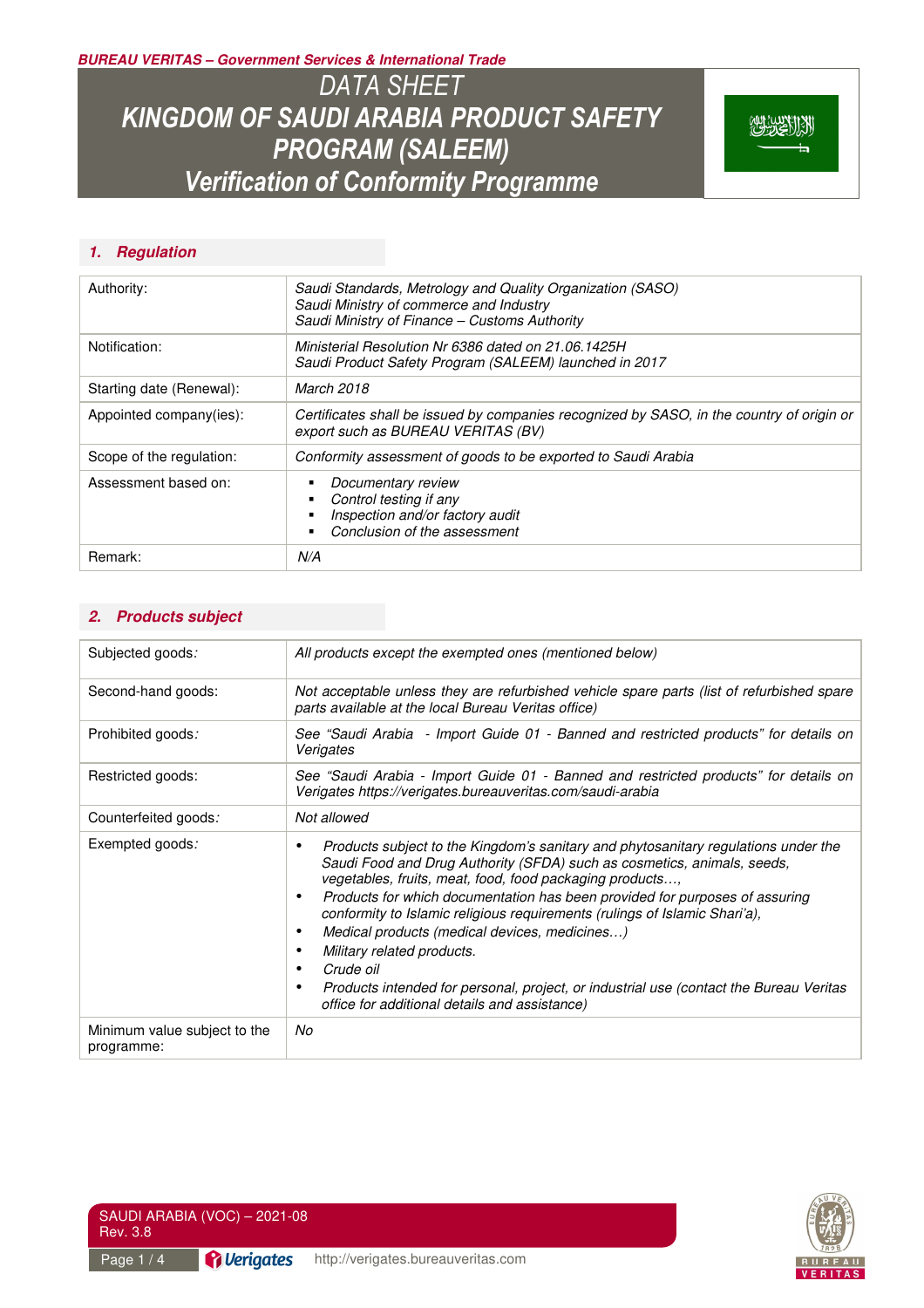*– DATA SHEET –* 

## **3. Technical requirement**

| Conformity requirements:              | Compliance of goods to applicable Saudi, Gulf, international, and national standards and<br>technical regulations (in this respective order of priority depending on the presence of<br>such standards), in addition to national deviations shall be demonstrated with testing<br>and/or conformity documents issued by an accredited entity.                                                                                                                                                                                                                                                                                                                                                                                                                                                                                                                                                                                                                                                                                                                                                                                                                                                                                                                                                                                                                                                                                                                                            |
|---------------------------------------|------------------------------------------------------------------------------------------------------------------------------------------------------------------------------------------------------------------------------------------------------------------------------------------------------------------------------------------------------------------------------------------------------------------------------------------------------------------------------------------------------------------------------------------------------------------------------------------------------------------------------------------------------------------------------------------------------------------------------------------------------------------------------------------------------------------------------------------------------------------------------------------------------------------------------------------------------------------------------------------------------------------------------------------------------------------------------------------------------------------------------------------------------------------------------------------------------------------------------------------------------------------------------------------------------------------------------------------------------------------------------------------------------------------------------------------------------------------------------------------|
| National deviations:                  | The Country of Origin shall be marked on each product (if the product is too small, it<br>$\mathbf{r}$<br>can be accepted on its direct packaging, this is considered on a case by case basis)<br>The Country of Origin shall not be abbreviated(e.g. "Made in P.R.C." is not accepted<br>it shall be "Made in China" or "Made in the People's Republic of China")<br>The wording "Assembled in" shall not be used as marking for the country of origin<br>Instruction manuals for household appliances and/or equipment that can be used<br>directly by the consumer, shall be at least in both Arabic and English languages<br>Instruction manuals for appliances and equipment to be handled only by professional<br>technicians or in the industry shall be at least in English or Arabic language<br>If an electrical product is intended to be connected to the mains (for example,<br>provided with a plug), it shall have a rated voltage or rated voltage range including<br>220V (230V accepted) for single phase. if rated frequency is indicated, it shall<br>include 60 Hz (If product is marked 60Hz and internal parts are marked 50Hz only,<br>the test report for the whole appliance needs to be performed and passing at 60Hz)<br>Electrical plugs shall be UK type plug(squared pin), according to SASO 2203 (Other<br>plug may be equipped for three phase appliances)<br>Additional list of other national deviations available at the local Bureau Veritas office |
| Labelling requirements:               | The following markings shall be in Arabic or English: manufacturer name (producing<br>company), country of origin, in addition to the marking requirements as per the<br>applicable standard<br>Labels, markings and instructions shall be legible, well stuck, and not easy to remove                                                                                                                                                                                                                                                                                                                                                                                                                                                                                                                                                                                                                                                                                                                                                                                                                                                                                                                                                                                                                                                                                                                                                                                                   |
| Other specific requirements:<br>$(*)$ | All products imported directly from Japan shall be tested for radiation<br>$\overline{\phantom{a}}$<br>Energy Efficiency certificates and Energy Efficiency labels is required for several<br>electrical appliances**<br>Refrigerant gases (freons and other) used in electrical refrigerating/cooling products<br>may be restricted or banned**<br>Toys (Gulf technical regulation BD-131704-01) and Low Voltage Equipment under<br>list 2 (Gulf Technical regulation BD 142004-1) shall be marked with the GCC mark as<br>specified in the applicable Gulf regulation<br>Tires shall be accompanied with GCC certificates in addition to the regular<br>$\blacksquare$<br>conformity documents required and marked with the wet grip and rolling resistance<br>label as per SASO 2857 if applicable.<br>Biodegradability labels are required for specific polyethylene and polypropylene<br>products**<br>Water conservation labels are required for certain sanitary appliances and tapware**<br>Some electrical products** require the IECEE certificate issued by SASO<br>SASO Quality Mark is required for certain products**<br>**) Please acquire the list of products/material from the local Bureau Veritas office                                                                                                                                                                                                                                                             |

## **4. Application**

| Applicant:          | Any supplier                                                                                                                                                                                                                                                                                 |  |
|---------------------|----------------------------------------------------------------------------------------------------------------------------------------------------------------------------------------------------------------------------------------------------------------------------------------------|--|
| Application name:   | Request for certificate (RFC) or via SABER platform                                                                                                                                                                                                                                          |  |
| Required documents: | Final invoice<br>Transport document (Bill of Lading/Air Way Bill/ CMR), if available<br>Conformity documents (test reports, quality certificates, analysis reports, risk<br>assessment reports etc.) provided by suppliers, as per technical requirements<br>Commercial registry of importer |  |

| Rev. 3.8   | SAUDI ARABIA (VOC) $-2021-08$    |                                    |
|------------|----------------------------------|------------------------------------|
| Page $2/4$ | <i><u><b>P</b></u></i> Verigates | http://verigates.bureauveritas.com |

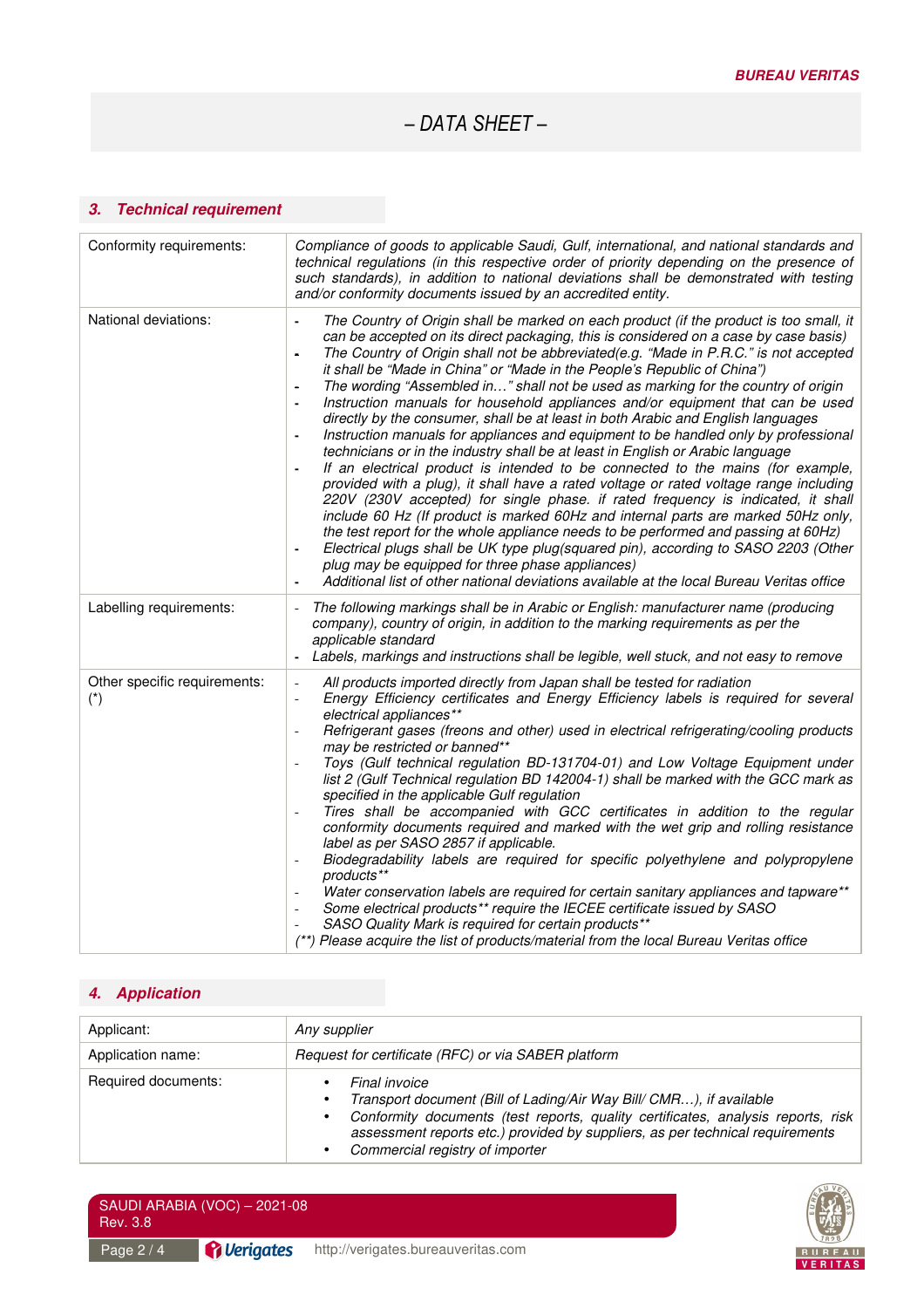# *– DATA SHEET –*

|                        | Commercial registry and/or factory license of exporter/manufacturer (*)<br>Design, dimensions, plans, specifications of the product, where applicable<br>Declaration of conformity to applicable standard or technical regulation, where<br>$\bullet$<br>applicable |  |
|------------------------|---------------------------------------------------------------------------------------------------------------------------------------------------------------------------------------------------------------------------------------------------------------------|--|
| Required information:  | HS code<br>Certificate of Origin number and date (declared on RFC or email)<br>$\bullet$<br>Name and address of manufacturer<br>$\bullet$                                                                                                                           |  |
| Application office(s): | Bureau Veritas offices (see contacts list on Verigates):<br>https://verigates.bureauveritas.com/programmes/saudi-arabia                                                                                                                                             |  |

#### **5. Control testing requirements**

| Applicable cases:    | Conformity document not available or not acceptable                                                                                                                                                               |  |
|----------------------|-------------------------------------------------------------------------------------------------------------------------------------------------------------------------------------------------------------------|--|
| Laboratory criteria: | ISO/IEC 17025 accredited laboratory                                                                                                                                                                               |  |
| Testing:             | Control testing according to the applicable Saudi, Gulf, international, and national<br>standards and technical regulations (in this respective order of priority depending on the<br>presence of such standards) |  |

#### **6. Physical inspection requirements**

| Review of markings as per applicable standard(s) and identification of products/Factory<br>inspection |
|-------------------------------------------------------------------------------------------------------|
| Not allowed                                                                                           |
| Not mandatory                                                                                         |
| Not mandatory                                                                                         |
| In case of control testing (see section 5 as above)                                                   |
| Inspection report (IR)                                                                                |
|                                                                                                       |

#### **7. Facilitation procedures**

*The documents and system already in place to ensure conformity to Saudi requirements are preliminarily reviewed (test report, certificate, results of testing, inspection, conformity procedure …).* 

#### **8. Conclusion of the Assessment**

- *Product Certificate of Conformity (PCoC)*
- *Non Conformity Report (NCR)*

#### **9. Fees**

*Inspections and/or are paid by the Exporters directly to Bureau Veritas/BIVAC Office handling the file. Factory audit, inspections and testing will be charged based on the location and type of assessment when needed Fee structure is available at the local Bureau Veritas office.* 



| SAUDI ARABIA (VOC) - 2021-08<br>Rev. 3.8 |                                 |                                    |
|------------------------------------------|---------------------------------|------------------------------------|
| Page $3/4$                               | <i><u><b>A</b>Uerigates</u></i> | http://verigates.bureauveritas.com |